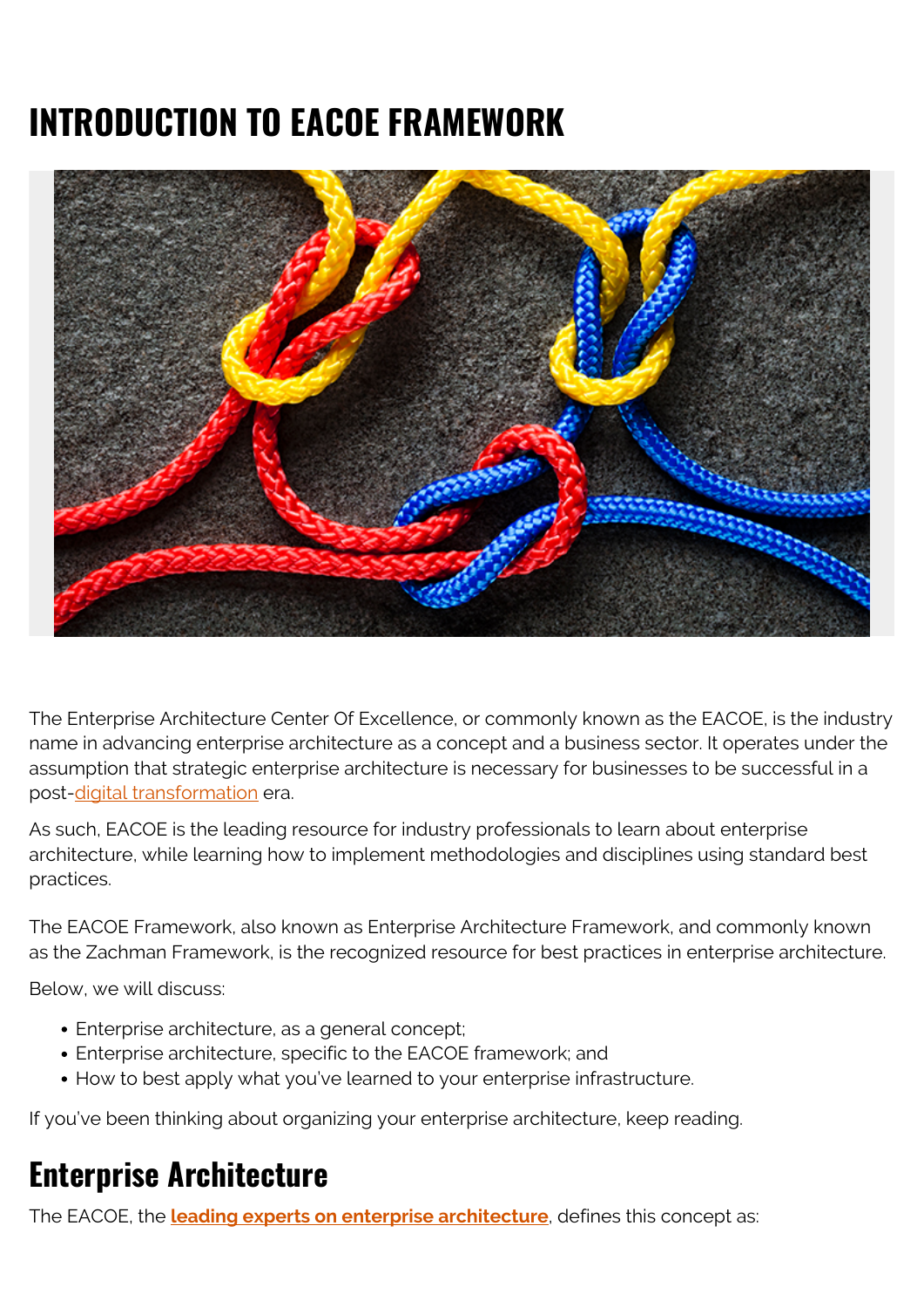kind of planning based on the strategic vision of the company. It helps in creating a synergy of the firm's various capabilities and guiding them towards strategic goals. It lays out a clear framework of a company's structure, personnel, technology and business, called enterprise architecture framework.

Enterprise architecture is a system that relies on graphic impact to convey important context and business insights, driven by domains, layers, and various views. The EACOE provides the foundation for enterprise architecture with its framework.

**[More than twenty years ago](https://web.archive.org/web/20190222090159/https://www3.cis.gsu.edu/dtruex/courses/CIS8090/2013Articles/A%20Comparison%20of%20the%20Top%20Four%20Enterprise-Architecture%20Methodologies.html)**, businesses began realizing the key to operations success was people, process, and technology.

That may have become the enterprise buzzword of the century but embodying it took strategy. Stakeholders learned that mapping people, processes, and technology simply was not enough, they needed to be able to add other more abstract layers and concepts like goals, objectives, and values.

The reason enterprise architecture is so important is that it helps companies get more of a transparent view of how their people, processes, and technology interact with various other aspects of the business.

# **Types of Enterprise Frameworks**

There are several types of enterprise frameworks. Although we're focusing on EACOE today, also known as the Zachman Framework, there are three other frameworks used widely across different industries. All deserve an honorable mention in this blog:

# **Zachman Framework**

The Zachman Framework is the one on which we'll focus. More to come on this below, but the Zachman Framework is an innovative framework focusing on the intersection between stakeholder interests and business-critical questions.

## **The Open Group Architectural Framework**

The Open Group Architectural Framework, or TOGAF, is a very common enterprise architecture framework used by many businesses today. It combines best practices and suggested resources and methodologies.

### **Federal Enterprise Architectural Framework**

The Federal Enterprise Architectural Framework, or FEA, is a system of architecture designed for government bodies. It was developed in 2006 and combines principles from the aforementioned Zachman and TOGAF disciplines.

# **Gartner Framework**

Gartner's model sticks out from the others and offers a perspective that's completely different. It beckons companies to constantly adapt the technology around them. Gartner's principle is based on the operating team acting as one unit. Therefore, instead of a single domain, correction and recorrection is the key to unification and alignment of goals and values.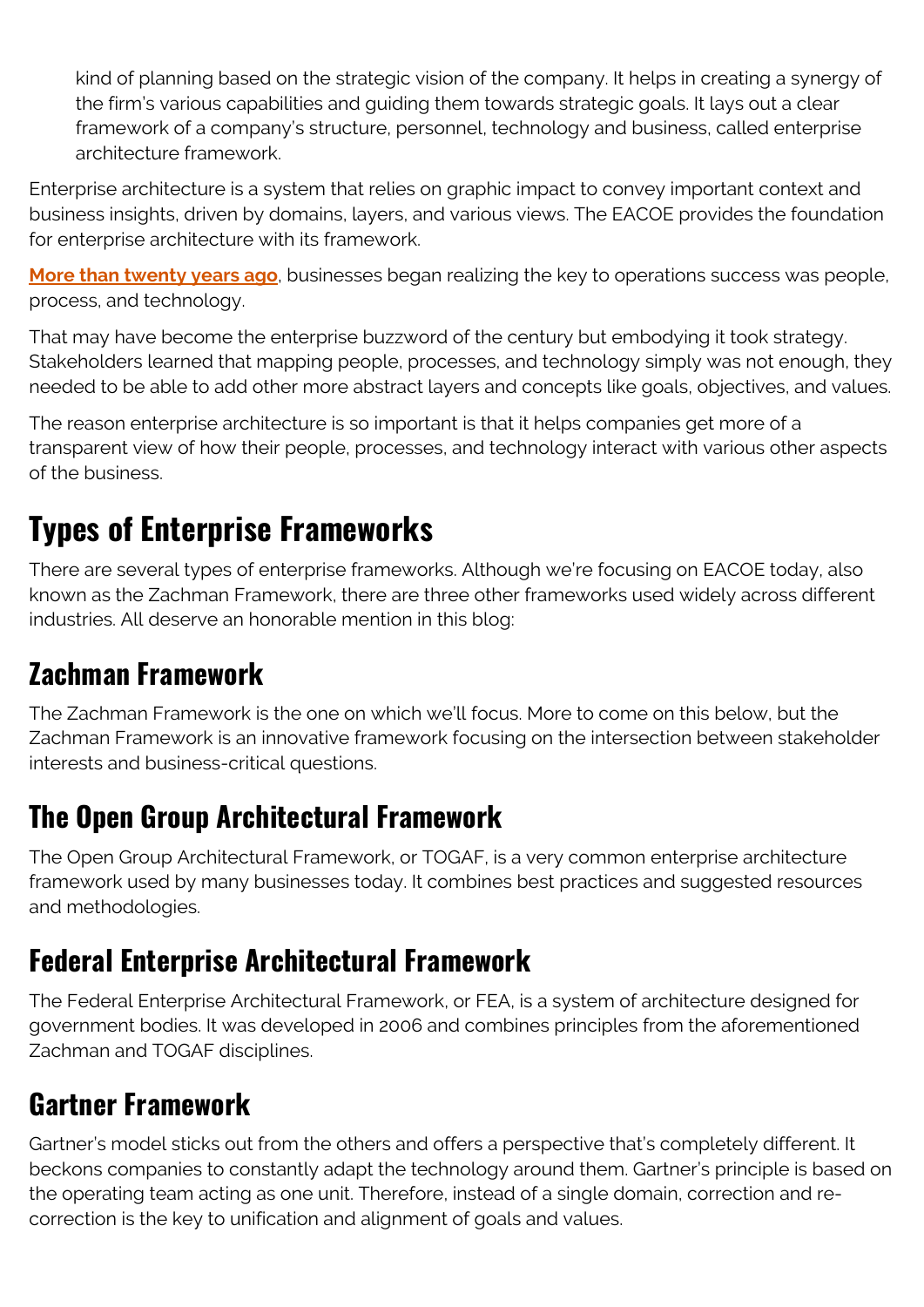# **What is EACOE Framework?**

The EACOE endorses the **[Zachman Framework](https://www.eacoe.org/zachman-framework)**.

The Zachman Framework was created in 1987, by John Zachman, who worked for IBM. It was innovative and has been elevated to become the global standard in enterprise architecture.

At its core, the EACOE framework takes the questions, "Who? What? Where? When? Why?" and "How?," looking at how these questions, and the resulting answers, intersect with six stakeholder groups: Visionary, Owner, Designer, Builder, Implementer, and Worker. In theory, depicting these connections gives enterprise architects the basis for the entire enterprise model, when combined with context from five important factors:

- Business Descriptions
- Business Relationships
- Technology Neutral
- Technology Specific
- Solution Specific

This sounds like a complicated web of connections, and in some ways it is. But by systematically applying the Zachman Framework, enterprise architects can use tried and true best practices to map synchronicities between people, processes, and most importantly, technology.

## **A Closer Look**

The framework challenges the previous concepts of its predecessors in terms of the system development life cycle.

Antiquated models of system development life cycle look something like this:

**Strategize:** This is the planning phase; **Analyze:** During this phase, requirements are determined; **Design:** The act of using technology and innovation to complete requirements; **Construct:** Building the system and framework; **Document:** The design and implementation of user materials and guides; **Transition:** Roll out of the new system; and **Production:** Monitoring and maintaining.

The Zachman approach abandons this old methodology in favor of a process that charts the perspective of each important stakeholder in the process, across a number of questions and interests in a grid.

### **Zachman Columns & Rows**

The Zachman Framework looks at enterprises as a grid of stakeholder interests, their interactions and the resources supporting them, along with a string of questions that flush out the requirements of each interest.

#### **Rows:**

Below are the rows used in a EACOE grid: